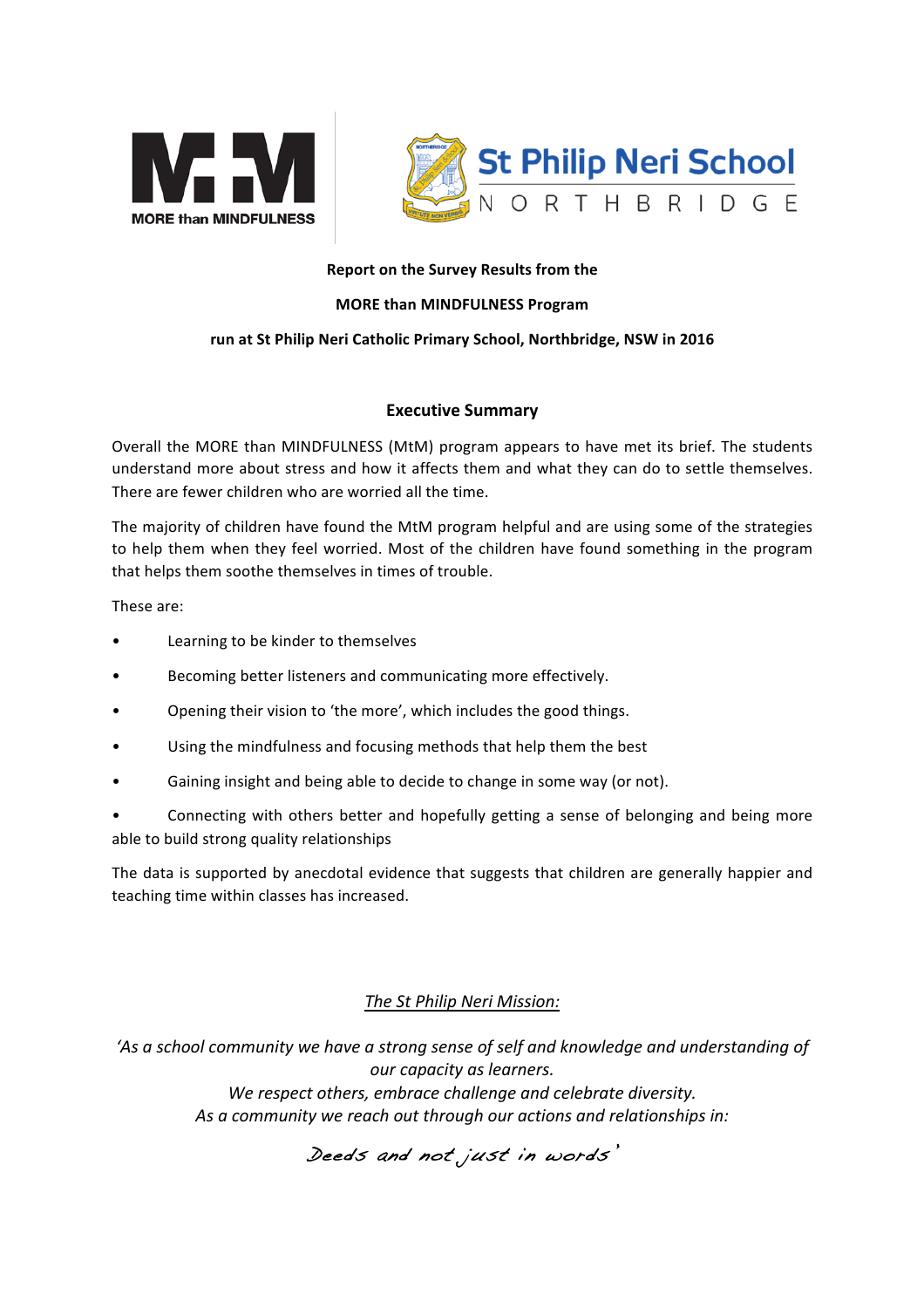### **Background**

As part of a strategic process of evaluation, goal setting and allocation of resources for 2016, the executive and staff at St Philip Neri School expressed concern regarding an increasing number of students displaying signs of anxiety. It appeared their anxiety was having an impact on their engagement in their learning; their willingness to take risks and ultimately it was impacting their ability to realise their learning potential. The school took the decision to allocate resources to support a trial to address the underlying issue of student anxiety. This decision was informed by a commitment to realise the schools mission of "deeds not words" so that students could 'embrace challenge' and increase their "sense of self" and "respect for others".

The MtM program was introduced with the deliberate intention of increasing the students' resilience by teaching them ways to settle themselves in times of stress. The MtM program taught students how to pause, listen, reflect, focus, be mindful, intentional and grateful.

Although this report only considers data from a beginning Survey and a concluding Survey, these were completed as part of a broader process as follows:

- 1. Stage 1 Term 2 2016:
	- a. students in yr 2, 5,5/6 participated in the program
	- b. Targeted professional learning was provided to all class teachers to support them to support the students
	- c. Parents were invited to participate in sessions out of school time
- 2. Stage 2 Term3 2016
	- a. Students in yrs K,1,3,4 participated in the program
	- b. Students in yrs 2,5,5/6 engaged I a maintenance program
	- c. Teachers implemented strategies
	- d. Parents workshops continued
- 3. Stage 3 Term 4 2016
	- a. Modelling of targeted strategies identified by teachers
	- b. Maintenance program with students K-6

This pilot program sought to identify the areas of greatest concern to the children and to provide various mechanisms for coping with stress and building resilience. Some further details are provided in the Appendices, including an overview of the MtM program (Appendix A) and an outline of how the MtM program fits the curriculum and the AITSL Professional standards (Appendix B).

### **Beginning and Concluding Surveys**

There were a number of surveys conducted throughout the program to assist in guiding the organic development of the program to ensure the best fit to the circumstances of the students. This report focuses on the two surveys of all students. The first survey was conducted before the program began to establish a baseline and to identify areas of greatest need. A final survey was conducted toward the end of the year to understand the progress that had been achieved and any areas for ongoing focus.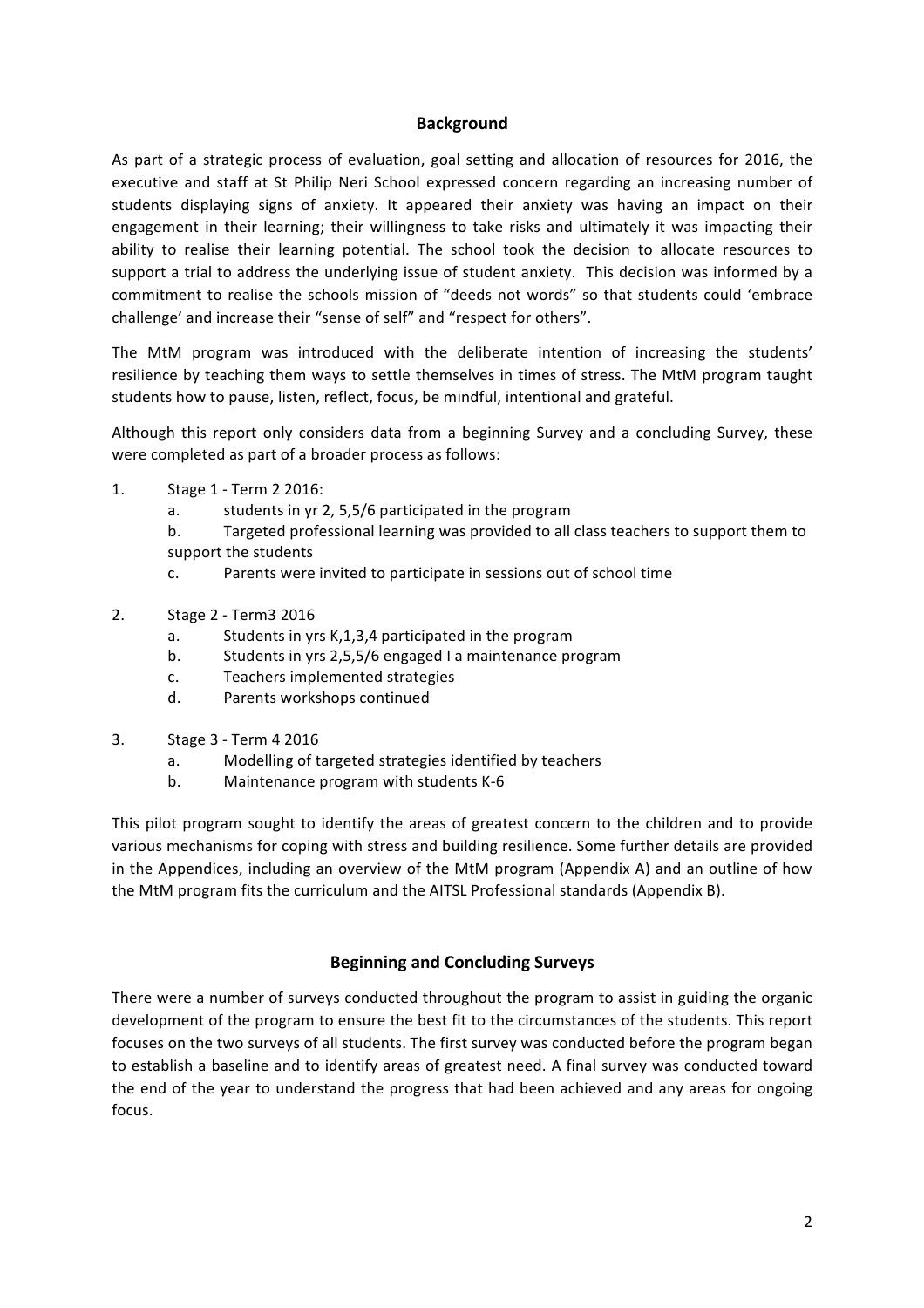### **Survey completed before the MtM Program began**

The program began in Term 2 of 2016 with a survey completed by almost all the children in the school (173 responses from 192 students, giving an excellent 90% response rate). Children in the younger years were assisted by their teachers in completing the online survey.

- A. The first series of questions asked for personal information. Students were next asked to list up to 5 things that made them feel worried, in order of importance. This list was then analysed and weighted, allowing for the top 9 responses to be identified as follows:
	- 1. Getting Lost
	- 2. Being alone
	- 3. My family, friends, pet or me getting hurt, sick or dying
	- 4. Not doing well at school or with homework
	- 5. Not doing well at sport
	- 6. Disasters happening e.g. wars, terrorist attacks, kidnapping, fires, drowning
	- 7. Being scared of monsters or animals
	- 8. Being scared at night e.g. dark or nightmares
	- 9. Being treated in a mean way by others
- B. Students then listed up to 5 things that helped them relax (in no particular order), which was analysed and summarised as follows:
	- 1. Going to bed and sleep
	- 2. Watching the TV or playing on an electronic device
	- 3. Doing exercise
	- 4. Listen to music
	- 5. Reading
	- 6. Being with or talking to a friend, family member or pet
	- 7. Meditation
	- 8. Having quiet time
	- 9. Drawing or crafting
	- 10. Having a bath
- C. The students were then asked if they would like to learn ways to help them to relax, with 81% saying 'yes' and 19% saying 'no'.
- D. Students were then asked how they knew that they were worried, ranking from 1 most common to 5 least common. Suggested responses provided as follows:
	- 1. Butterflies in stomach (37%)
	- 2. Lump in throat (18%)
	- 3. Feeling sad (16%)
	- 4. Other (16%)
	- 5. Headache (13%)

It is of interest to note that when asked students can tell you either where they feel worry in their bodies or they can give you an emotional quality for example sad. This bodes well then for their ability to practice mindfulness and focusing.

- E. Students were then asked how they behaved when they were worried, with suggested responses provided as follows:
	- 1. Stay quiet (51%)
	- 2. Other (16%)
	- 3. Talk to someone (16%)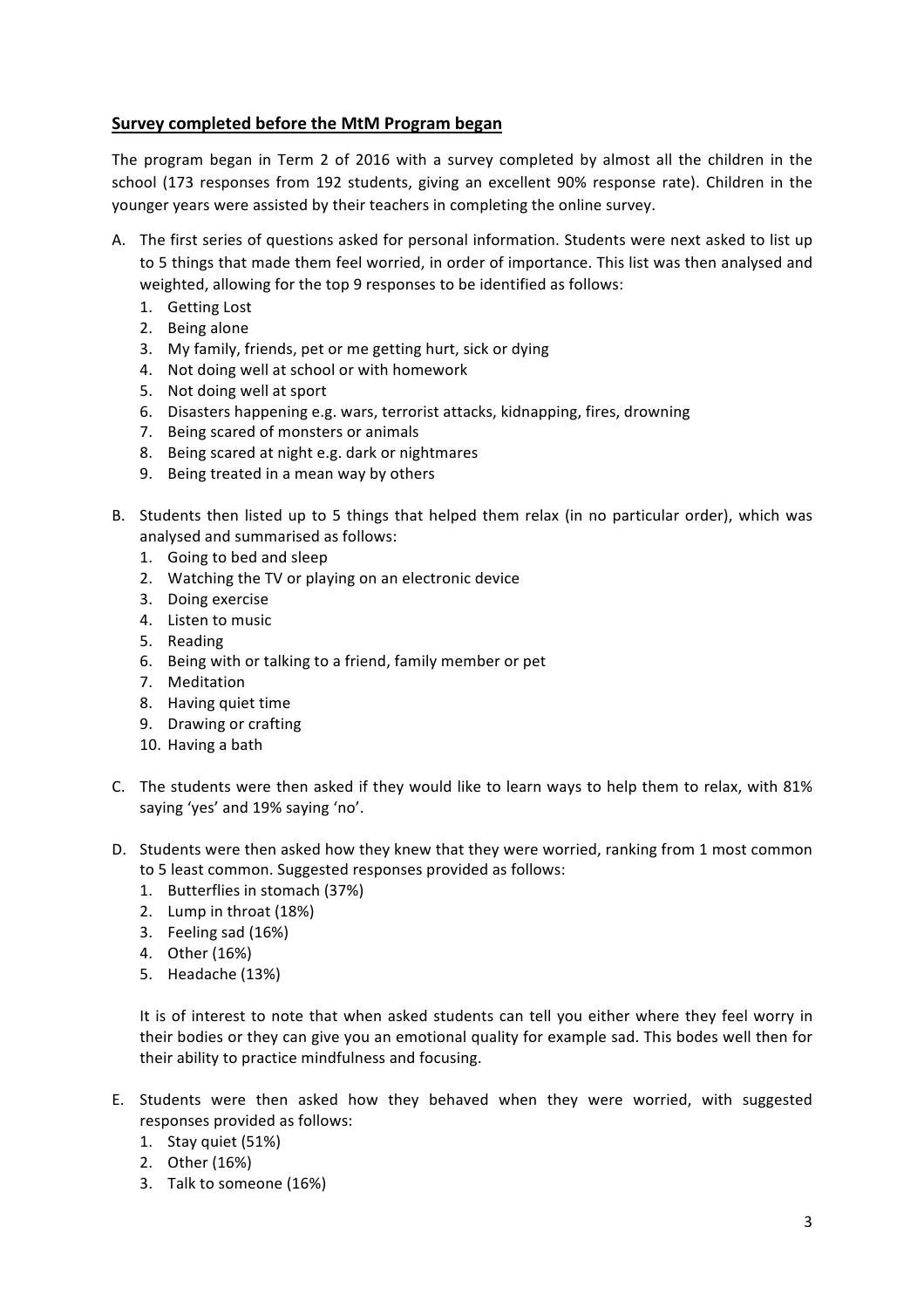- 4. Get angry (11%)
- 5. Let off steam (6%)

Students were again able to tell how they behave when they are worried.

- F. The next two questions utilised a Likert scale with possible responses as follows: Not at all, Occasionally, Sometimes, Frequently, All the time. The responses for frequently and all the time were added together to generate an overall percentage. Similarly, all levels of worry were added together (in red) and compared to the response 'not at all' (green). The question asked "Please tell us about your feelings:"
	- 1. I will probably feel worried about something tomorrow (21%)
		- a. All levels of worry: 63%
		- b. Not worried at all: 37%
	- 2. I felt worried some of vesterday (17%)
		- a. All levels of worry: 63%
		- b. Not worried at all: 37%
	- 3. I felt worried this morning (9%)
		- a. All levels of worry: 42%
		- b. Not worried at all: 58%
	- 4. I feel worried now (8%)
		- a. All levels of worry: 47%
		- b. Not worried at all: 53%
- G. In response to the question "I feel stressed when:"
	- 1. … at school (19%)
	- 2. ... at home (14%)
	- 3. … at Sport (10%)
	- 4. ... being with friends (4%)

The 19% who felt stressed at school were of particular interest for this program.

- H. Students were then asked to give examples of when they felt stressed at school. Responses were then ranked and summarised as follows:
	- 1. Issues with friends excluded, ignored, mean, hurt me or my friends, lonely (26%)
	- 2. Failure to complete, fear of failure, teacher gives me too much work, too difficult,
	- 3. falling behind (20%)
	- 4. Tests- hard, don't know what to do, not enough time to complete, don't know the answers (19%)
	- 5. School work in general & subject specific Maths, Reading, English (8.5%)
	- 6. Getting into trouble, being sent to the principal's office, when my teacher gets mad (7%)

When asked about what worried them most. It appears when thinking globally personal things like getting lost and being alone come first ie threat to our self. Second were worries about family and friends getting hurt or sick and then not doing well at school. However, when the question was about the things that worried them at school, it was "issues with friends" that ranked first and then "fear of failure" second. To generalise, issues with self and relationships come first and then worries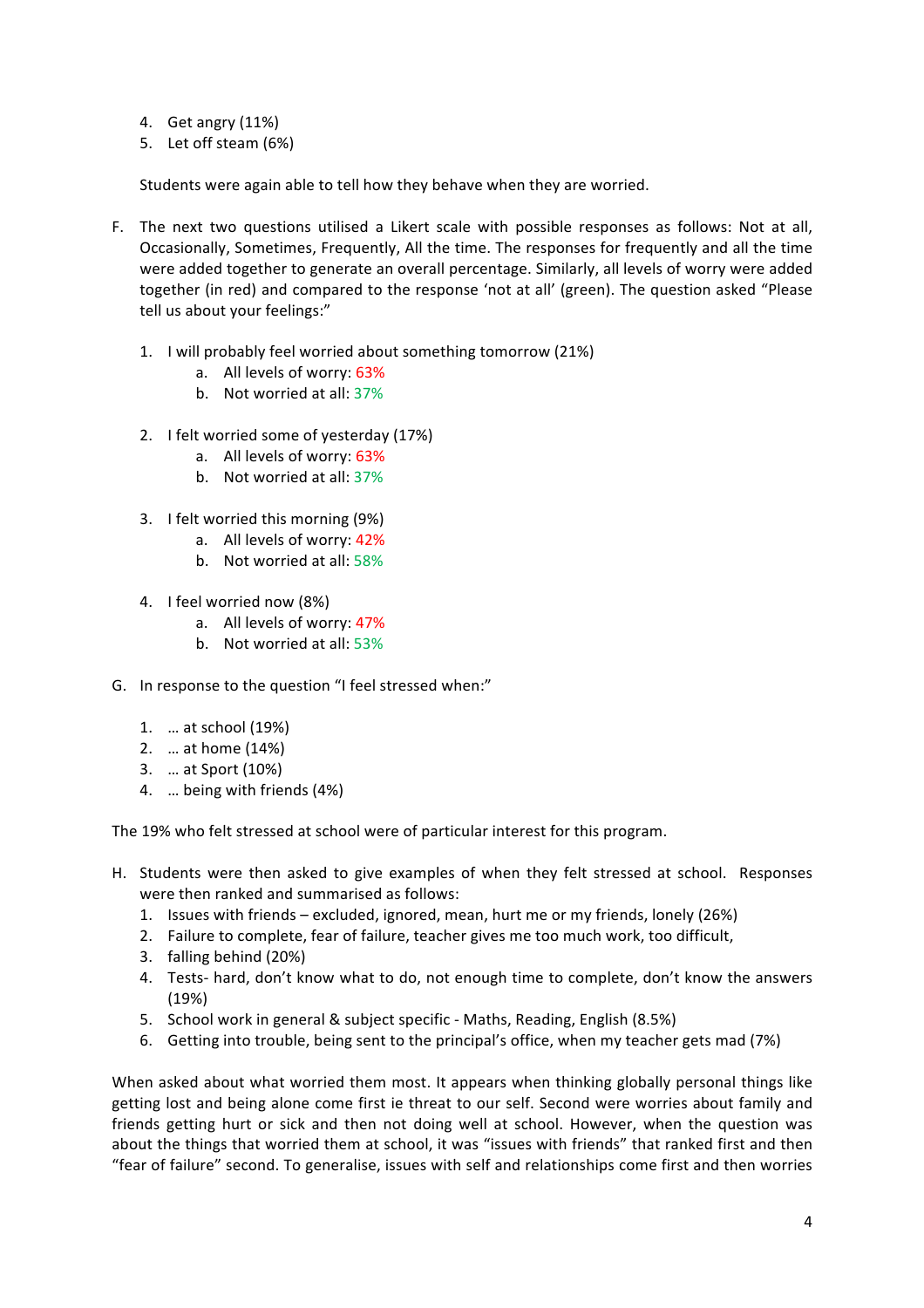about not doing well come next. This points to what research has shown about happiness - people who have quality relationships with others and themselves are more content. It is possible to speculate that "fear of failure" is also about letting yourself or others down which is also about relationships with self and others.

- I. Students were then asked to give examples of when they felt stressed while not at school. Responses were ranked and summarised as follows:
	- 1. Sibling issues: fighting, annoyance, teasing (25%)
	- 2. Homework; the pressure; too hard, too much (15%)
	- 3. After school activites/ sport; failing at sport, letting the team down, nervous at tryouts (14%)
	- 4. Fear of failure/ disappointing parents: letting parents down, getting into trouble, trying something new and failing (9%)
	- 5. Other; getting sick, dep sand banks, cleaning my room, getting ready to go somewhere, visiting people, making dinner, dogs, night/dark (8%)
	- 6. Never or very rarely get stressed (7%)

Again the top issue is about relationships that are not going well. After that, the themes of "too hard", 'fear of failure", "letting parents down" are about the relationship with self and others, and expectations to perform for others and self.

#### **Survey completed after MtM program completed (by the whole school)**

Following an initial trial with three classes (Years 2, 5 and 5/6) that showed promising results, the program was rolled out to the remaining classes in the school. Maintenance sessions were continued with Years 2, 5 and 5/6.

The program was re-evaluated in November 2016 with a survey completed by almost all the children in the school (145 responses  $-$  a 76% response rate). in the younger years were assisted by their teachers in completing the online survey. The first questions requested personal information.

In this survey, the students were asked to rank five things from the list provided (nine possibilities) that worried them, in order of importance (with 1 being the thing that worried them the most). The results were interesting with negative events impacting on the family of most concern, followed by the disasters and getting lost. When looking at this ranking through the frame of the normal human need for connection, belonging, safety and security in those connections, it is not surprising that students worry about things going wrong with those they are attached to and love and care about. It is possible to speculate that student's access to the 24 hour news cycle and connection to the digital world increases exposure to disasters, so that this ranks second. The third one "getting lost" goes back to personal safety and feeling threatened. Since these children are between 5 and 12 "getting lost" is likely to mean 'not connected to other' and that this threat to personal safety would switch them to "fight, flight, freeze" mode.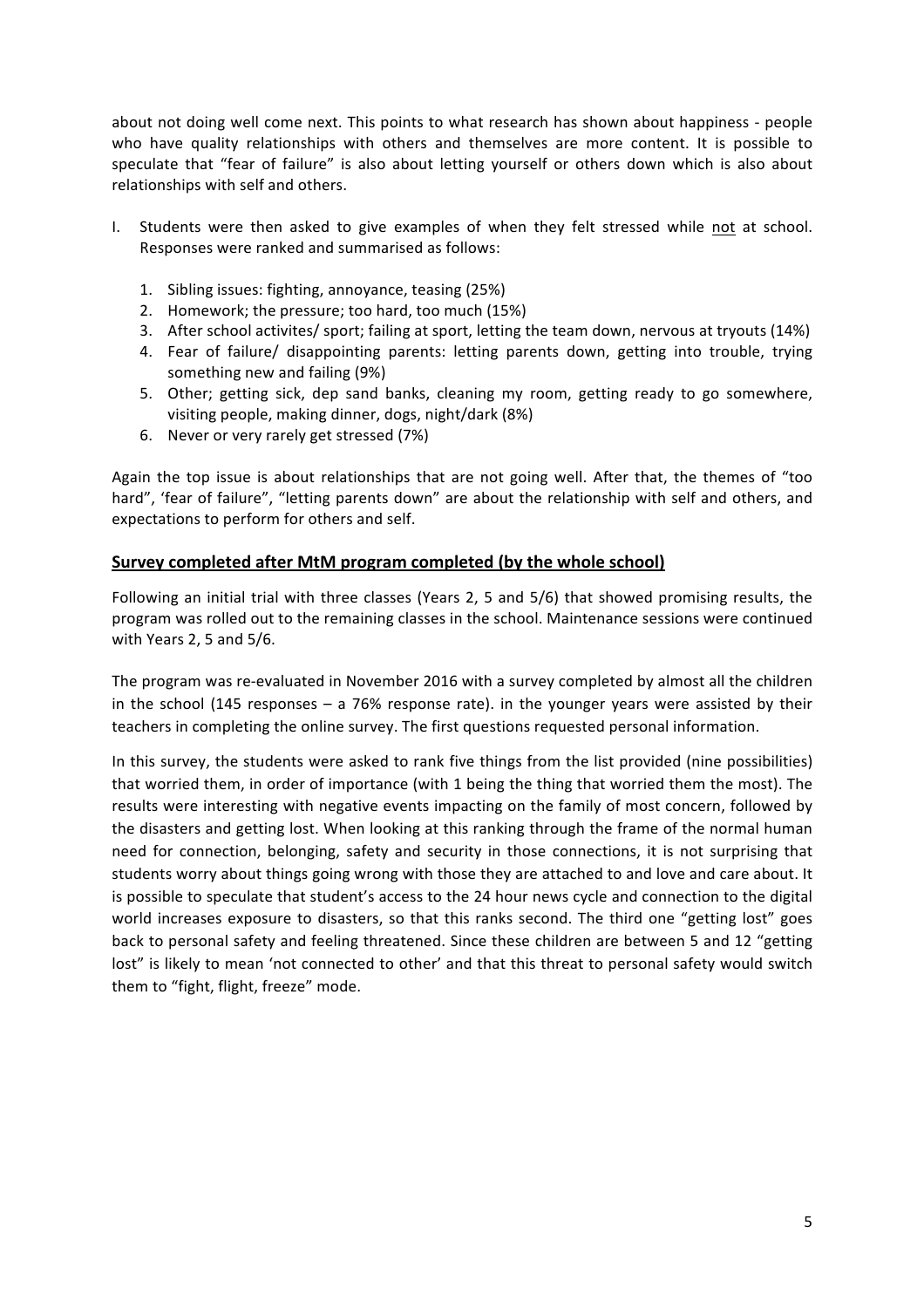|            | Getting<br>Lost | Being<br>alone | My family,  <br>friends.<br>pet or me<br>getting | Not doing<br>well at<br>school or | Not doing <br>well at | <b>Disasters</b><br>happening<br>eq. wars,<br>terrorist<br>attacks. | Being<br>scared<br>оf<br>monsters | Being<br>scared at<br>night eg l<br>dark or | Being<br>treated<br>in a<br>mean |
|------------|-----------------|----------------|--------------------------------------------------|-----------------------------------|-----------------------|---------------------------------------------------------------------|-----------------------------------|---------------------------------------------|----------------------------------|
|            |                 |                | hurt, sick<br>or dying                           | with<br>'homework                 | sport                 | kidnapping,<br>fires.<br>drowning                                   | or<br>animals                     | nightmar<br>es                              | way by<br>others                 |
| $1$ to $3$ | 66              | 56             | 105                                              | 34                                | 20                    | 78                                                                  | 16                                | 24                                          | 32                               |
| $4$ to $6$ | 50              | 46             | 18                                               | 58                                | 38                    | 35                                                                  | 32                                | 32                                          | 48                               |
| $7$ to $9$ | 8               | 18             | 8                                                | 24                                | 32                    | 9                                                                   | 45                                | 49                                          | 31                               |

For the next question, students were asked to rank from 1 to 5, things that helped them relax, form a list of ten possibilities. Although no ranking was requested, it is interesting to see that electronic devices and music were the strongest responses.

|            | Going to<br>bed and<br>sleep | Watching<br>the TV orl<br>playing<br>on an<br>electronic<br>device | Doing<br>exercise | Listen to<br>music | <b>Reading</b> | Being with<br>or talking<br>to a<br>friend,<br>family<br>member<br>or pet | <b>Meditation</b> | Having<br>quiet time | Drawing<br>0r<br>crafting | <sub>i</sub> Having a <br>bath |
|------------|------------------------------|--------------------------------------------------------------------|-------------------|--------------------|----------------|---------------------------------------------------------------------------|-------------------|----------------------|---------------------------|--------------------------------|
| $1$ to $3$ | 47                           | 79                                                                 | 38                | 69                 | 47             | 41                                                                        | 19                | 24                   | 33                        | 31                             |
| $4$ to $6$ | 36                           | 28                                                                 | 27                | 38                 | 41             | 50                                                                        | 29                | 39                   | 32                        | $\overline{32}$                |
| 7 to 9     | 18                           | 9                                                                  | 14                | 10                 | 17             | 19                                                                        | 33                | 31                   | 28                        | 21                             |

Meditation is the bottom choice. Watching TV or playing on an electronic device got the most responses. These activities are more of a distraction technique, than a way to consciously and deliberately relax and affect mood. Listening to music, especially calming music, is known to affect mood. Going to bed and sleeping is an effective way to relax and be rested.

The students were then asked if they would like to learn ways to help them to relax, with 64% (90) saying 'Yes' and 36% (50) saying 'No'. Presumably, this decrease is because they have now learnt a number of ways to help them relax.

Students were then asked how they knew that they were worried, with suggested responses provided. The most common signs of worry were Butterflies in tummy/stomach, but all of the symptoms were well represented. As stated earlier being able to feel into their bodies and notice physical sensations or mood shows the students are aware of what is going on for them on the inside. This bodes well to be able learn and utilise Mindfulness and Focusing methods

|            | throat | Lump in   Butterflies<br>in tummy | Feeling<br>sad | <b>Headache</b> | Other |
|------------|--------|-----------------------------------|----------------|-----------------|-------|
| $1$ to $2$ | 47     | 75                                | 59             | 49              | 53    |
| $4$ to $5$ | 70     | 39                                | 47             | 58              | 60    |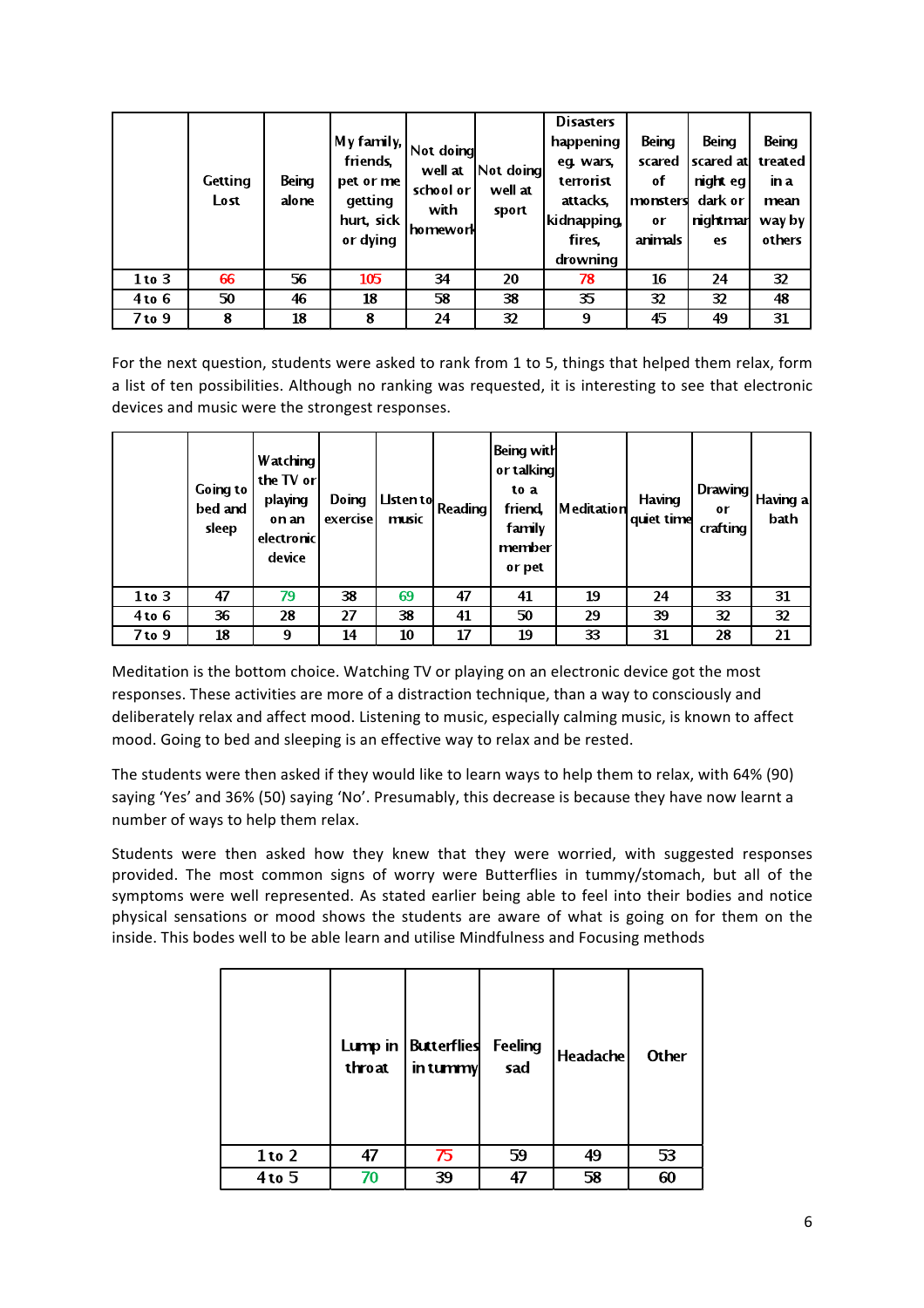Students were then asked to indicate from a list of six items, which indicated that they were most worried. This question produced similar results to the previous question.

| Response                           | <b>Number</b> |
|------------------------------------|---------------|
| <b>Feeling anxious or nervous</b>  | 37            |
| <b>Butterflies in my tummy</b>     | 35            |
| <b>Feeling sad</b>                 | 8             |
| Headache                           | 13            |
| lump or tightness in the<br>throat | 19            |
| Other (please specify)             | 19            |
| Sweaty palms                       | 14            |
| <b>Grand Total</b>                 | 145           |

Students were then asked how they behaved when they were worried, with suggested responses provided. Compared to the starting survey, "Stay quiet" has declined by 4%, while talk to someone has increased by 5%. Anger has decreased by 6%.

| Response                       | Total | Percentage |
|--------------------------------|-------|------------|
| <b>Get angry</b>               | 14    | 10%        |
| Move away from other<br>people | 27    | 19%        |
| <b>Stay quiet</b>              | 68    | 47%        |
| Talk to someone                | 30    | 21%        |
| (blank)                        | 6     | 4%         |
| <b>Grand Total</b>             | 145   | 100%       |

Knowing that 47% of children say when they are worried they stay quiet could be a useful sign for teachers to encourage students to use one of their MtM techniques. Teachers could also let the student know they are there for them if they need help with something. Talking to someone about their worry increased from 16% to 21% from the opening and closing surveys. This is a positive result meaning that more students are comfortable letting others know they are worried.

The next questions were changed from a Likert scale to a 'yes' and 'no' response. In the starting survey the responses were to the question "Please tell us about your feelings:"

| I will probably feel worried<br>about something<br>tomorrow | Total | <b>Percentage</b> |
|-------------------------------------------------------------|-------|-------------------|
| N٥                                                          | 85    | 61%               |
| Yes                                                         | 55    | 39%               |
| Total                                                       | 140   | 100%              |

Not worried at all about something tomorrow has improved from 37% to 61%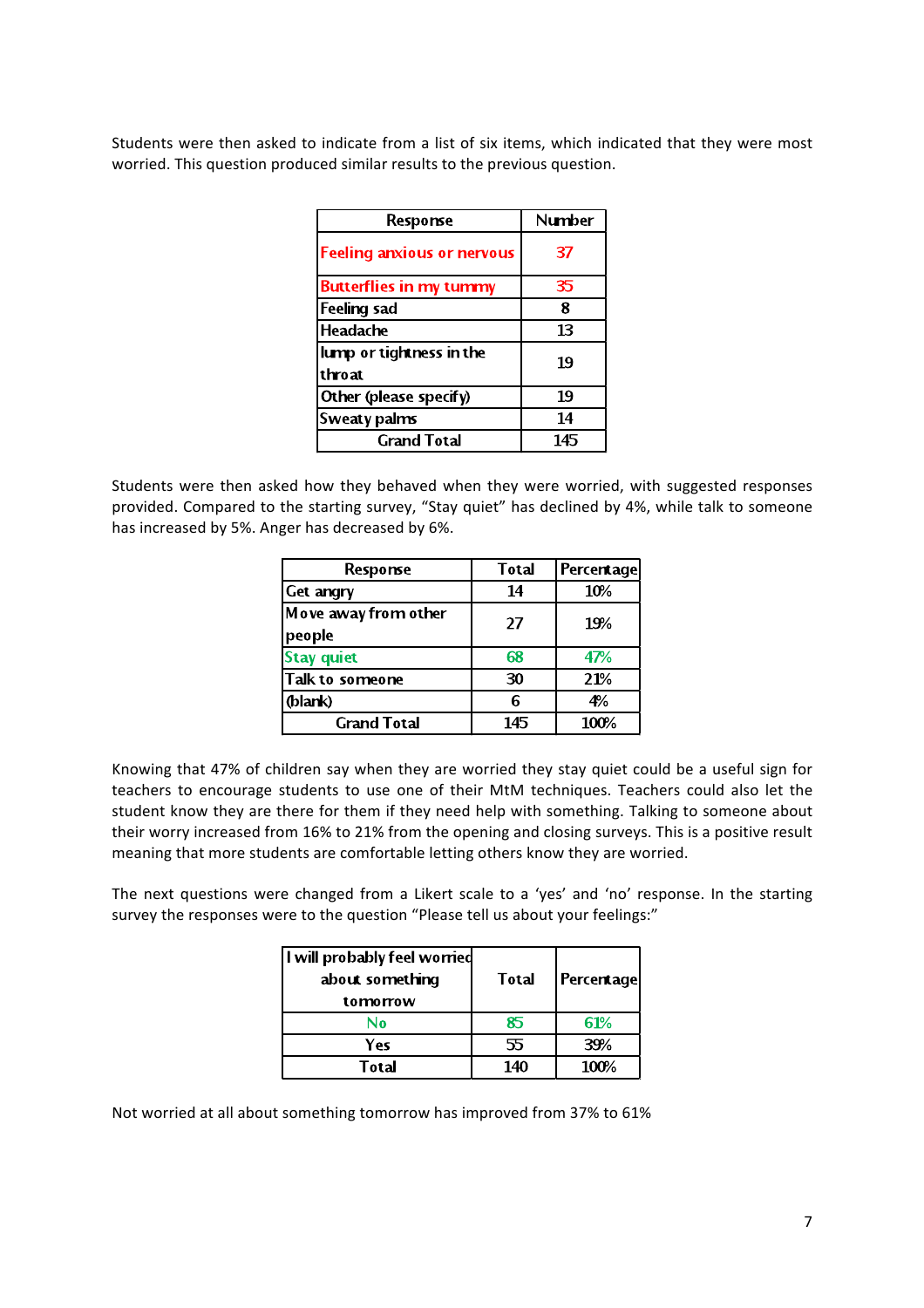| I felt worried some of<br>yesterday | Total | <b>Percentage</b> |
|-------------------------------------|-------|-------------------|
| N٥                                  | 67    | 47%               |
| Yes                                 | 76    | 53%               |
| Total                               | 143   | 100%              |

Not worried some of yesterday has improved from 37% to 47%

| l I felt worried this morning | <b>Total</b> | <b>Percentage</b> |
|-------------------------------|--------------|-------------------|
| N۵                            | 105          | 73%               |
| Yes                           | 38           | 27%               |
| Total                         | 143          | 100%              |

I felt worried this morning has improved from 58% to 73%

| <b>I</b> feel womed now | Total | <b>Percentage</b> |
|-------------------------|-------|-------------------|
| N٥                      | 125   | 87%               |
| Yes                     | 18    | 13%               |
| Total                   | 143   | 100%              |

I feel worried now has improved from 53% to 87%

The data suggests that the MtM program has helped to have less worried students. It is good to know that 87% were not worried as they did the survey and 73% had not been worried this morning. For those who were worried it is hoped that the techniques they learn in MtM will help them settle themselves when they are worried. When looking back at yesterday 53% said something had worried them. However, when asked about tomorrow only 39% thought they would be worried, which shows they were more optimistic about tomorrow.

There is an argument for continued use of the techniques as 13% of students said they were "worried now" and another 14% had already been worrying this morning.

#### **Supplementary Information**

In addition to the numerical data produced by the two surveys, a sample of student's responses to the open-ended questions is provided in Appendix C. Similarly, additional insights may be gained from the survey of the older students about the various techniques MtM encourages. The Year 5 and 5/6 classes completed a survey which asked which techniques they liked, showing strong engagement with the program (see Appendix D).

In addition to the MtM program helping children directly, teachers were also engaged. The feedback on teaching – predominantly on Leonie Stewart-Weeks, but also including the assistance of the class teachers was very positive (see Appendix E).

Finally, it should be noted that this report does not detail the anecdotal evidence of the success of the MtM program.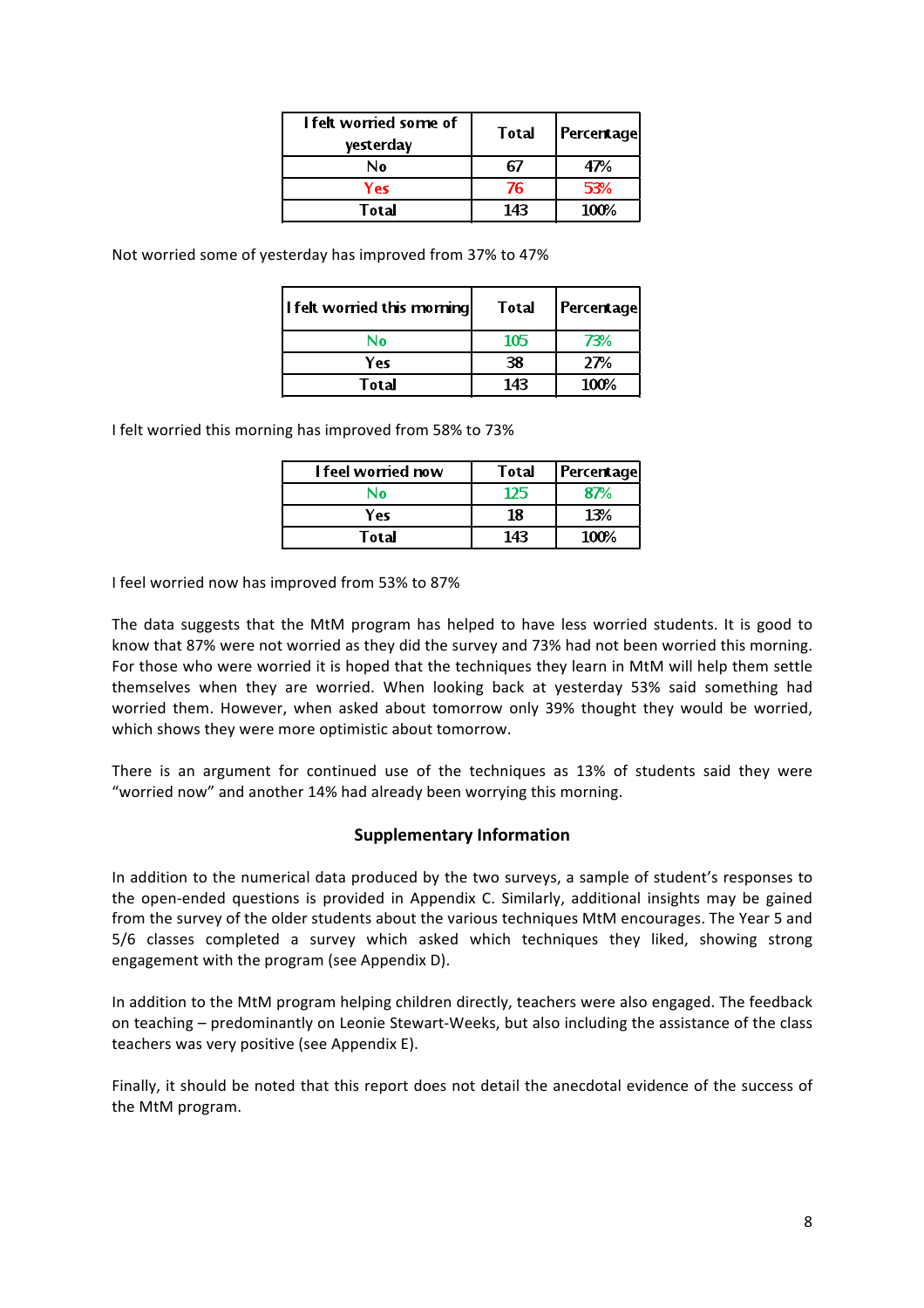#### **Conclusion**

Responding to the initial success of the program, in a relatively short time, the executive and staff at St Philip Neri are undertaking steps to maintain the momentum. In line with the strategy, mentioned at the beginning of the report, work has been undertaken to embed the benefits of the MtM program in the normal teaching day, through a scope and sequence document. Similarly, a foundation statement outlining the expected outcomes by the end of 2017 has been developed.

The MtM program has taught students how to pause, listen, reflect, focus, be mindful, intentional and grateful. This is a great assistance to building a community where students, with the support of teachers and parents build their own resilience and increase their wellbeing and meet the school's mission.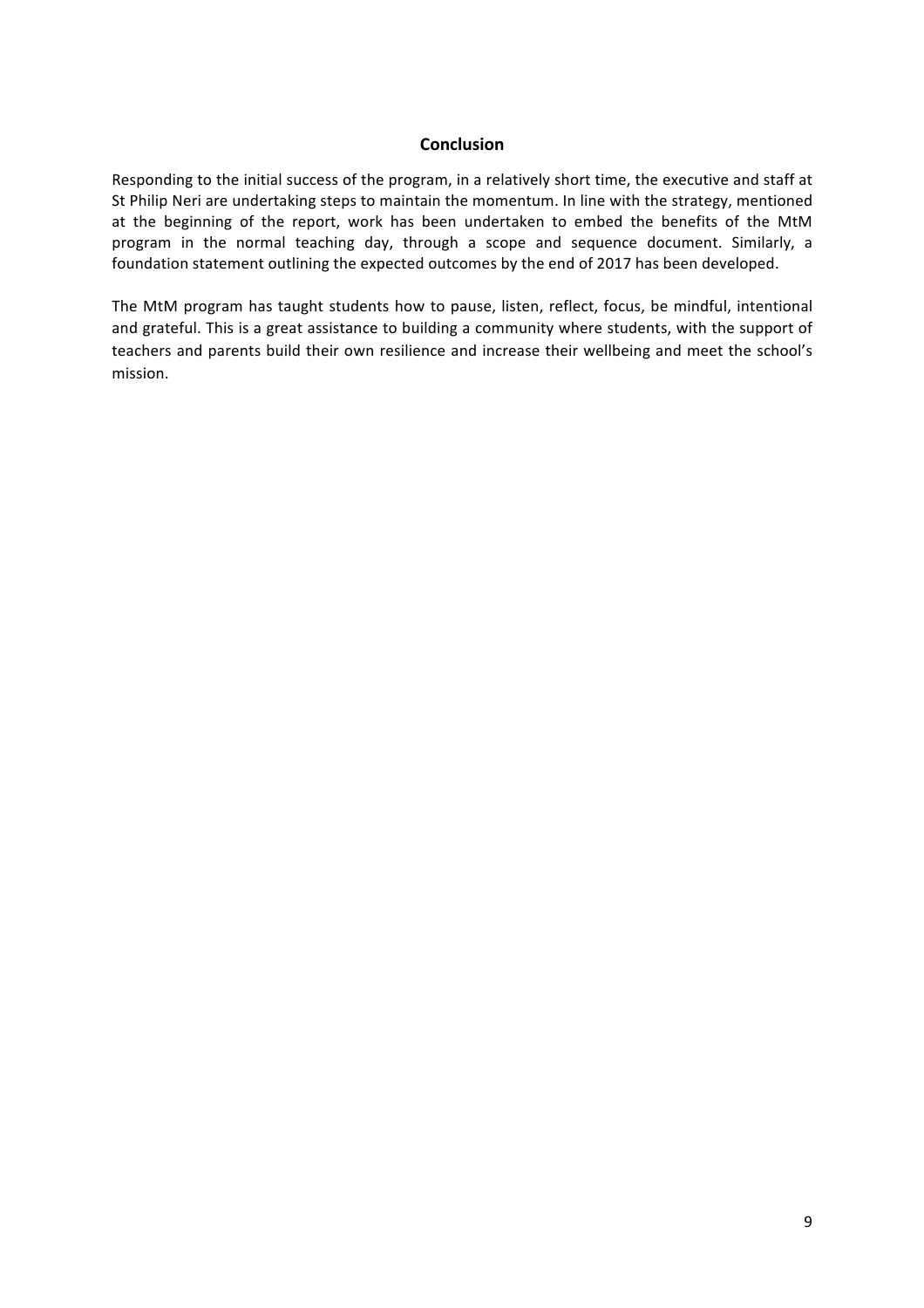## **APPENDICES**

## Appendix A: An Overview of the MORE than MINDFULNESS Program

Mindfulness is everywhere these days. That is a good thing. The MORE than MINDFULNESS program is about MORE than MINDFULNESS and that is an even better thing.

The "More than Mindfulness" Program is designed to give teachers, parents and students a whole array of tools to place in their toolbox. These tools (methods, tips and techniques) can be used when students feel stressed, concerned or anxious. Teachers and Parents may also use these tools for self care.

The MORE than MINDFULNESS Program has been designed to help students:

- Understand what stress is and how it affects them and learn methods to help them be less stressed
- Know their values
- Be intentional
- Be grateful
- Become more mindful and use various strategies that help them best breath, body scan, mantra, loving kindness
- Learn to pause, so they can respond and not react
- Become better listeners and communicators
- Become more empathic and compassionate to themselves and towards others and learn forgiveness.
- Learn to Focus so they can get in touch with their own implicit wisdom and therefore find their own way forward. Focusing is a method that teaches that turning towards and being with the things we find with a caring, curious attitude is helpful
- Become more aware of how they walk in the world what they do, think, feel, believe and the sense they make of all that.

This will enable them to:

- Soothe themselves in times of trouble.
- Show themselves self-compassion and others empathy and compassion too
- Listen and communicate more effectively.
- Open their vision to 'the more', which includes the good things.
- Use the mindfulness and focusing methods that help them the best
- Gain insight and decide to change in some way (or not).
- Connect with others better and in doing so get a sense of belonging and be more able to build strong quality relationships

The MtM Programs intention is to enhance personal wellbeing by having methods and techniques so that students can settle and soothe themselves. The MtM program does build resilience and also improves each student's ability to connect with his or her mind, body and spirit.

The majority of students completed an opening and closing survey of the MtM program.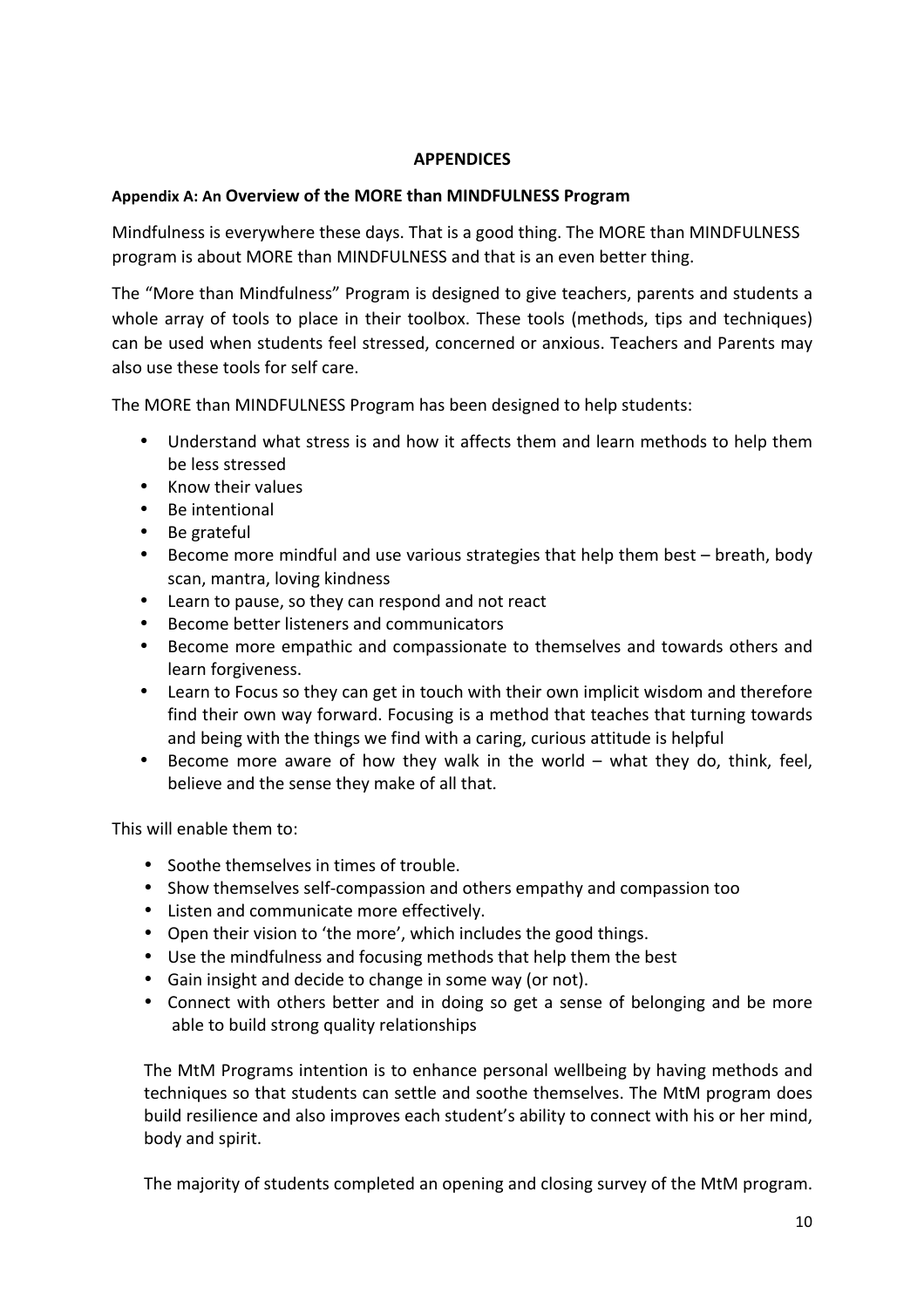The results and discussion can be found on the next pages.

### Appendix B: How does MORE than MINDFULNESS fit into the curriculum and the AITSL **Professional standards?**

MORE than MINDFULNESS fits into the PDHPE curriculum.

Values and Attitudes Outcomes Throughout the years of primary schooling students will develop an appreciation and commitment to healthy and socially just ways of living. The following outcomes apply at all stages. A student:

- 1. V1 refers to a sense of their own worth and dignity;
- 2. V2 respects the right of others to hold different values and attitudes from their own;
- 3. V3 enjoys a sense of belonging;
- 4. V4 increasingly accepts responsibility for personal and community health;
- 5. V5 willingly participates in regular physical activity; and
- 6. V6 commits to realising their full potential pg 17

MORE than MINDFULNESS fits into Interpersonal Relationships

Interpersonal Relationships is concerned with developing an understanding of the nature of relationships. Students develop skills for building positive responsible relationships, and practise their application so that they can use them effectively in their lives (pg 10)

This also includes the Skills of Communicating, Decision Making, Interacting (especially show empathy and support for peers who are experiencing personal difficulties) and Problem Solving

The MtM program fits into the Growth & Development strand in particular

Personal Identity including: strengths, feelings, influences on self-esteem, respecting others' ideas and opinion 

Values - including personal/family/school/ community/cultural, importance of values, uniqueness of self and identity

And especially Interpersonal Relationships and Communication recognising individual needs, caring, trust, fairness, positive relationships, different kinds of relationships, recognising and accepting differences, support

Communication active listening skills, communicating needs and wants, recognising and articulating feelings understanding feelings of others, appropriate expression of feelings, expressing concerns, showing concerns for others, communication in group situations, assertiveness, managing conflict situations, negotiation, self- control

Growth & Development also includes Research a range of stress management strategies which MtM teaches.

http://k6.boardofstudies.nsw.edu.au/wps/portal/go/personal-development-health-and-physicaleducation-pdhpe

As outlined in the domains of teaching and standards in the AITSL document.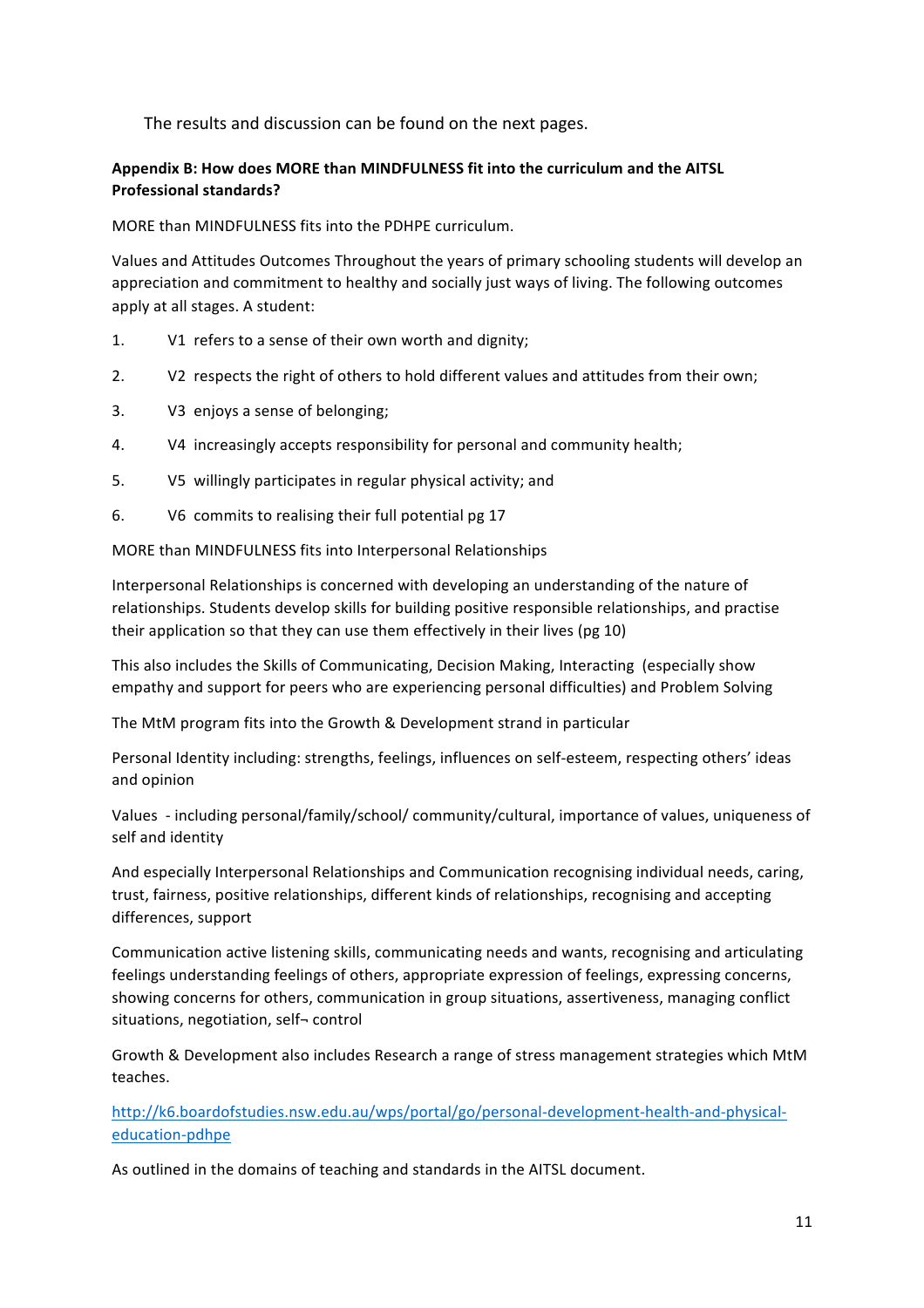This MORE than MINDFULNESS program addresses:

Professional knowledge. Teachers "know how the experiences that students bring to the classroom affect their learning". The methods being taught and utilized help students and teachers find ways to deal with and settle these very experiences that can affect their learning. This program specifically addresses Professional Knowledge 1.1, 1.3, 1.4, 1.5, 1.6.

Professional Practice. Teachers 'use sophisticated communication techniques'. This program adds to those techniques and skills. 3.1, 3.2, 3.3, 3.5, 3.7, 4.1, 4.2, 4.3.

Professional Engagement. These methods enhance the teacher's ability to interact with 'students, colleagues, parents/carers and the community with respect and professionalism". 6.3, 6.4

#### **Appendix C: Sample Responses to Open-ended questions**

The students are still worried about the same things however after the MtM program these are some of the positive things they say:

Question 15: What do you like best about Focusing

I like that I can focus on what I'm feeling on the inside and we have a special amount of time to connect and understand what's on the inside. I also like that can private and only you have to know what's going on because sometimes not every body needs to know. I like focusing because it helps calm me and gives me a chance to relax and think about what's happening and how to deal with it. Focusing allows me time to try and make the feeling [ if it's a bad feeling ]ease a bit. And when I'm really connected it can tell me how it wants me to be with it, which is good for me.

Well I like that we acknowledge the problem or issue that we have. Because we aren't just letting it slide away because that does not always work, we are making sure we know the problem is still in us and so we might say, "hello" to it to give it some attention, because sometimes problems want attention because it may be a problem that needs to be fixed.

Some problems can't just be unnoticed, they need to be fixed if it is upsetting you. So the acknowledging is the thing Ilike best about focusing.

Focusing helps you clear your mind and soul and just relax. When you focus, you leave the outside world and retreatthrough your skin and bone, and get to a secret place only you know about.

I like being myself and knowing that nobody can see what I'm thinking and I can focus by myself and not worry about others knowing what is happening inside my head.

What I like best about focusing is it helps me concentrate. Focusing also helps me to get less worried and get biggert han whats bothering you.

I like to close my eyes for a few moments and then do a quick exercise like finger tracing(which is my favorite) These sorts of thing make relax and "take a step back" so I can judge my day and then try to keep on that note for therest of the day. (editor's note: not just talking about Focusing here)

I like focusing because it gives me time in the day when i can take time to breath and relax so I can be more focused for the rest of the day and be confident with myself for the day. (editors note: not just about focusing)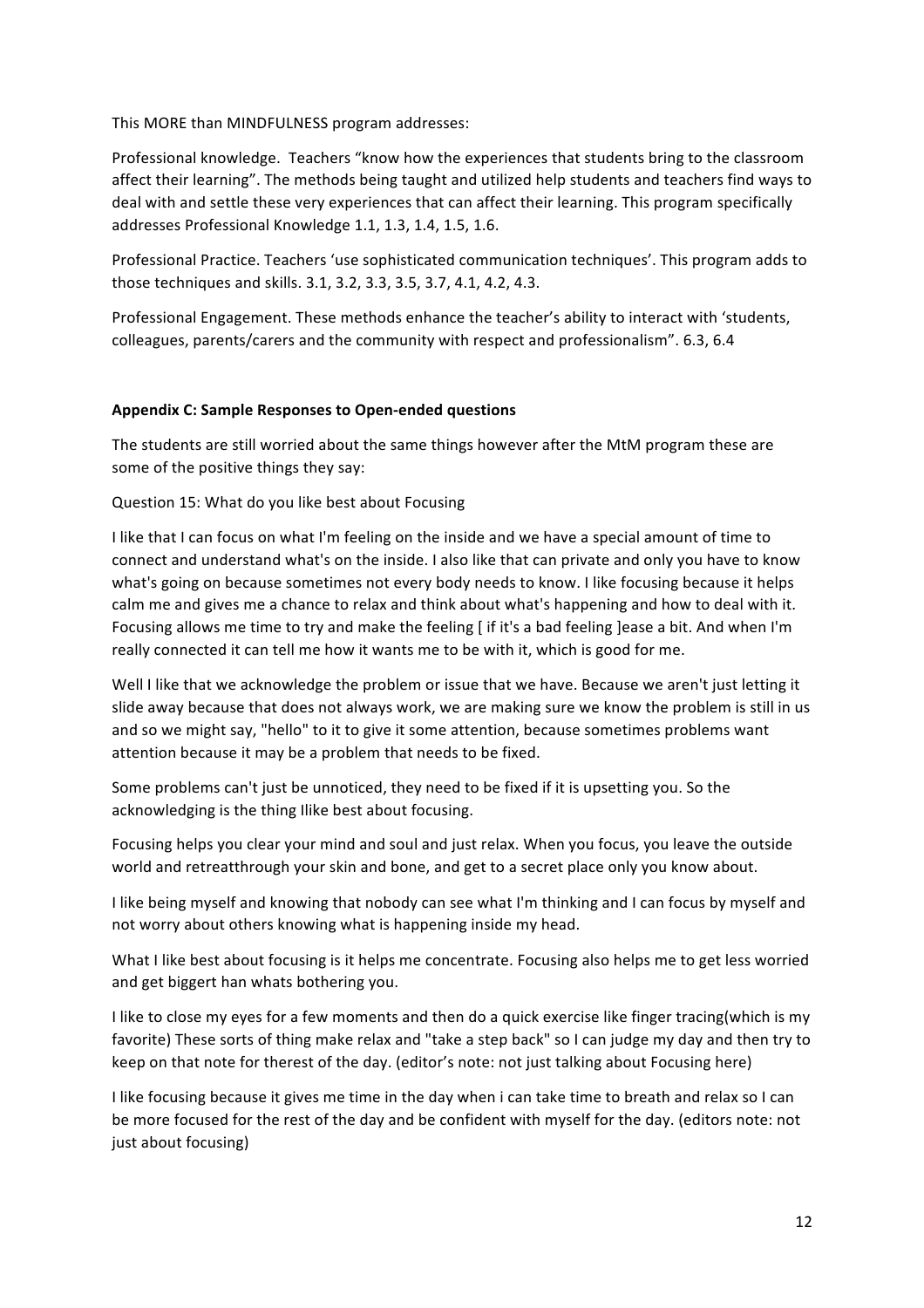What I like about focusing is that I can block the bad thing that's inside me and make it a happy feeling. I also like doing it because it helps me when I'm stressed.

It helps me relax and find a calm place in my body.

Question 17: More than Mindfulness has taught me

Well mindfulness helped me feel not worried because before the program I was very shy of letting my emotions out but i have really really changed in a good way.

it calms me and in a way explains how to show me that I matter and should count and be mindful everyday.

I have learnt how to calm myself and see the more positive side of things by slowing myself down.

The meditation fills me with no care which means all my worries are placed on the outside of me.

Most of us get quiet upset when we are worried, so More than Mindfulness has taught us to settle ourselves and to just pause when we are worried and to settle ourselves.

It has helped me to settle myself when I am worried by making me feel calm and relaxed and when I do the body scan it settles me when I am worried.

It helped me to think of different ways i can focus on how not to be worried with everything and just take a breath and think of a way i can help myself not to be as worried any more.

More than Mindfulness has taught me how to settle myself through relaxation and meditation.

It taught me how to relax in stressful situations and gave me ways to settle mysef

Mindfulness has helped me a lot because it is relaxing and it helps me feel less worried

Question 19: Anything else you would like to add:

I would just like to add that i have become so confident after the sessions it has made feel so good about myself. I learnt how to be a mature and non worried person. All the problems i was thinking about in the session i have put aside me but i wouldn't of done that if we didn't do the BEST program MORE THAT MINDFULNESS

When I feel stressed about something I now use a quick and easy method like the mantra or "Breath in Peace, Breath out Stress" because they aren't focusing (which I don't like) and they are quick and effective.

I really loved more than mindfulness because it helped me to realise that there are ways to calm yourself and take care of your worries.

Yes I think it was fun learning new skills to make me fill happy and not stressed

MTM has been very helpful and enjoyable.

Comments that were less positive or constructive or commented about not liking something or something didn't work.

I still don't really know how to calm myself down when I'm nervous and worried. I have many strategies in my mind but they don't help me as much as they need to for me to not feel worried.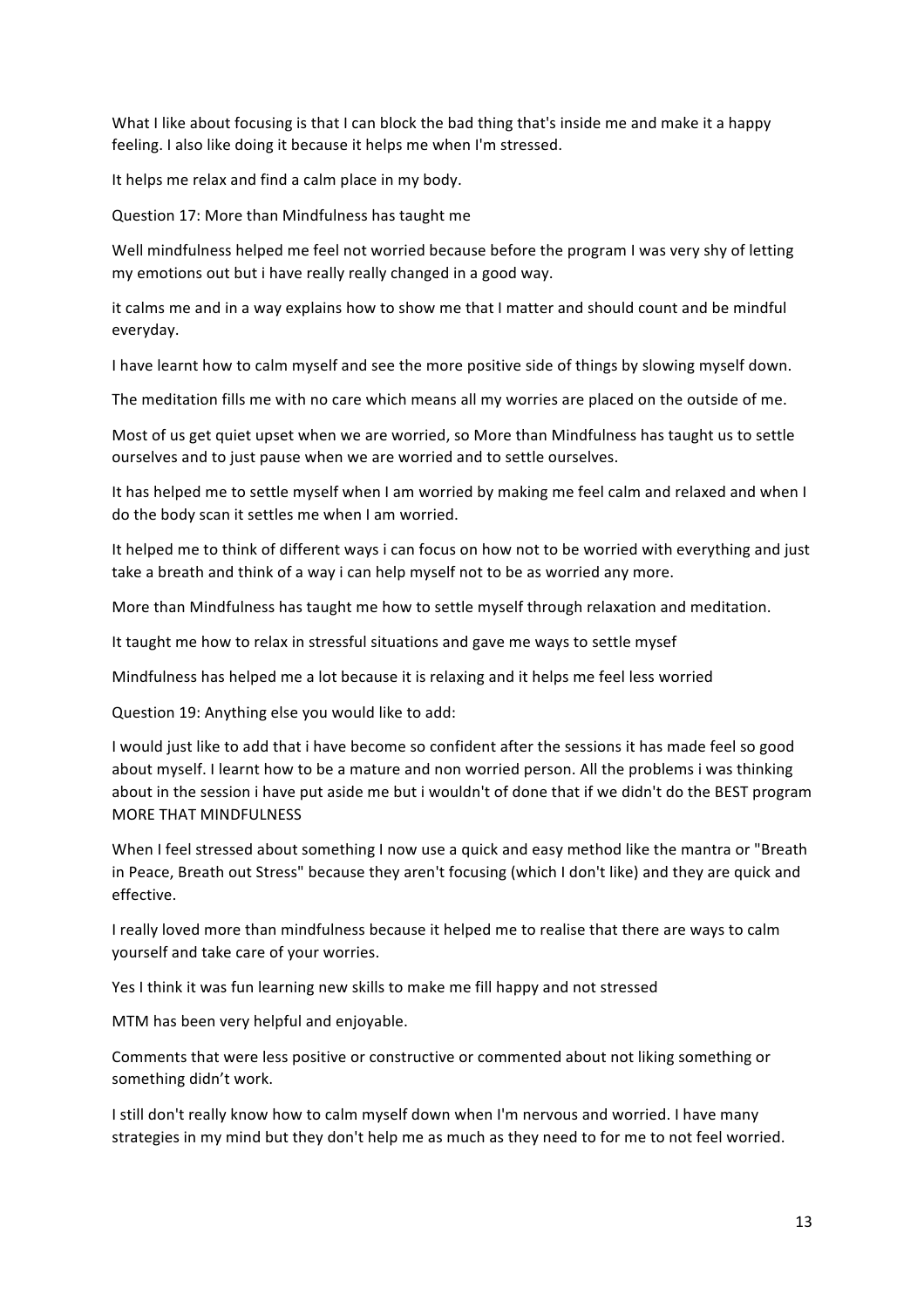Sport is my favorite thing to do, however I get nervous and worried when I play particular sports like soccer and cricket. I get very anxious and I would love some help so that I can calm myself down when I am playing these sports and getting nervous. I enjoyed Mindfulness a lot and I hope I can do it again.

I don't really like focusing because I have to actually acknowledge what I don't want and I find that uncomfortable and hard to do. I prefer relaxing myself to almost forgetting it then trying to focus on it and not change much about it.

That i think that all the ways we were thought to be calm and take a breath will work for different people in different ways but i think you could have asked us what ways helped me and then ask everyone else the same question and maybe find similar ways to breath and be calm for those people so it will fit them perfectly.

I don't really like focusing.

I don't like it because it makes me uncomfortable

Mindfulness didn't really help me because I never usually get worried or stressed, and when I do I have my own ways to solve it.

Not really because I don't worry a lot and when I am worried I have my own way of settling myself.

#### **Appendix D: Year 5 and 5/6 Survey Responses**

A survey of the older students about the various techniques MtM encourages (Year 5 and 5/6 classes) asked which techniques they liked, with responses as follows:

|            | Deciding on what<br>I value (what I<br>think is<br>important) | Starting my day<br>by saying my<br>intention | Remembering<br>the 3 things I am<br>grateful for in my<br>day |
|------------|---------------------------------------------------------------|----------------------------------------------|---------------------------------------------------------------|
| Yes        | 26                                                            | 16                                           | 26                                                            |
| Percentage | 70%                                                           | ાર%                                          | 70%                                                           |

|                   | Doing<br>mindfulness<br>practices | "Clearing a<br>space" | "Getting bigger<br>than what is<br>bothering me" |
|-------------------|-----------------------------------|-----------------------|--------------------------------------------------|
| Yes               | 26                                | 18                    | 22                                               |
| <b>Percentage</b> | 70%                               | 19%                   | 59%                                              |

|                   | <b>Focusing</b> | Focusing with a<br>partner | <b>Values</b> |
|-------------------|-----------------|----------------------------|---------------|
| Yes               | 23              | 16                         | 23            |
| <b>Percentage</b> |                 | 13%                        |               |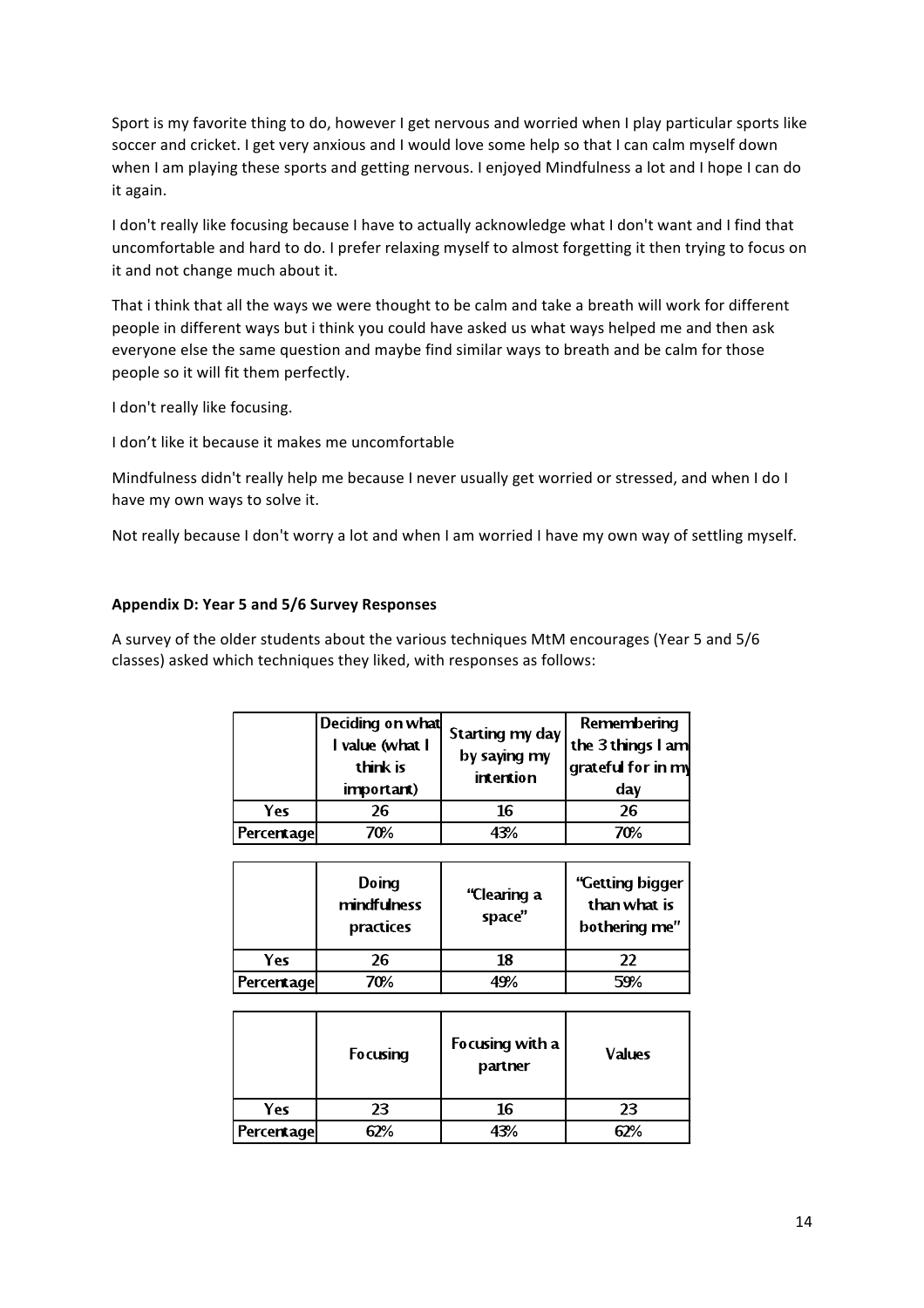|            | <b>Intentions</b> | Being grateful | 'When, I feel,<br>because"<br>(communication) |
|------------|-------------------|----------------|-----------------------------------------------|
| Yes        | 20                | 32             | 20                                            |
| Percentage | 54%               |                |                                               |

|                   | <b>Mindfulness</b><br>practices | <b>Focusing</b> | Focusing with a<br>partner |
|-------------------|---------------------------------|-----------------|----------------------------|
| Yes               | 26                              | 25              | 16                         |
| <b>Percentage</b> | 70%                             |                 |                            |

|                                               | inside place" |
|-----------------------------------------------|---------------|
| Yes<br>24<br>28<br>21<br>22                   |               |
| 59%<br>76%<br>65%<br><b>Percentage</b><br>57% |               |

# Preferred methods (with the most 1's and 2's) were 'using breath' and 'the body scan'.

| Importance | Using breath | The body scan | <b>Guided</b><br>visualisati<br>on | Kindness and<br>compassion<br>meditation | Concentrative<br>meditation | Clearing a space | Getting<br>bigger<br>than<br>what's<br>bothering<br>me | Working with a<br>focusing<br>partner |
|------------|--------------|---------------|------------------------------------|------------------------------------------|-----------------------------|------------------|--------------------------------------------------------|---------------------------------------|
|            | 16           |               |                                    | ∍                                        |                             |                  |                                                        |                                       |
|            |              | 10            |                                    | n                                        |                             |                  |                                                        |                                       |
|            |              | 17            |                                    |                                          |                             |                  |                                                        |                                       |

|            | More than            |
|------------|----------------------|
|            | Mindfulness has      |
|            | taught me how to     |
|            | settle myself when I |
|            | feel worried.        |
| Yes        | 29                   |
| Percentage |                      |